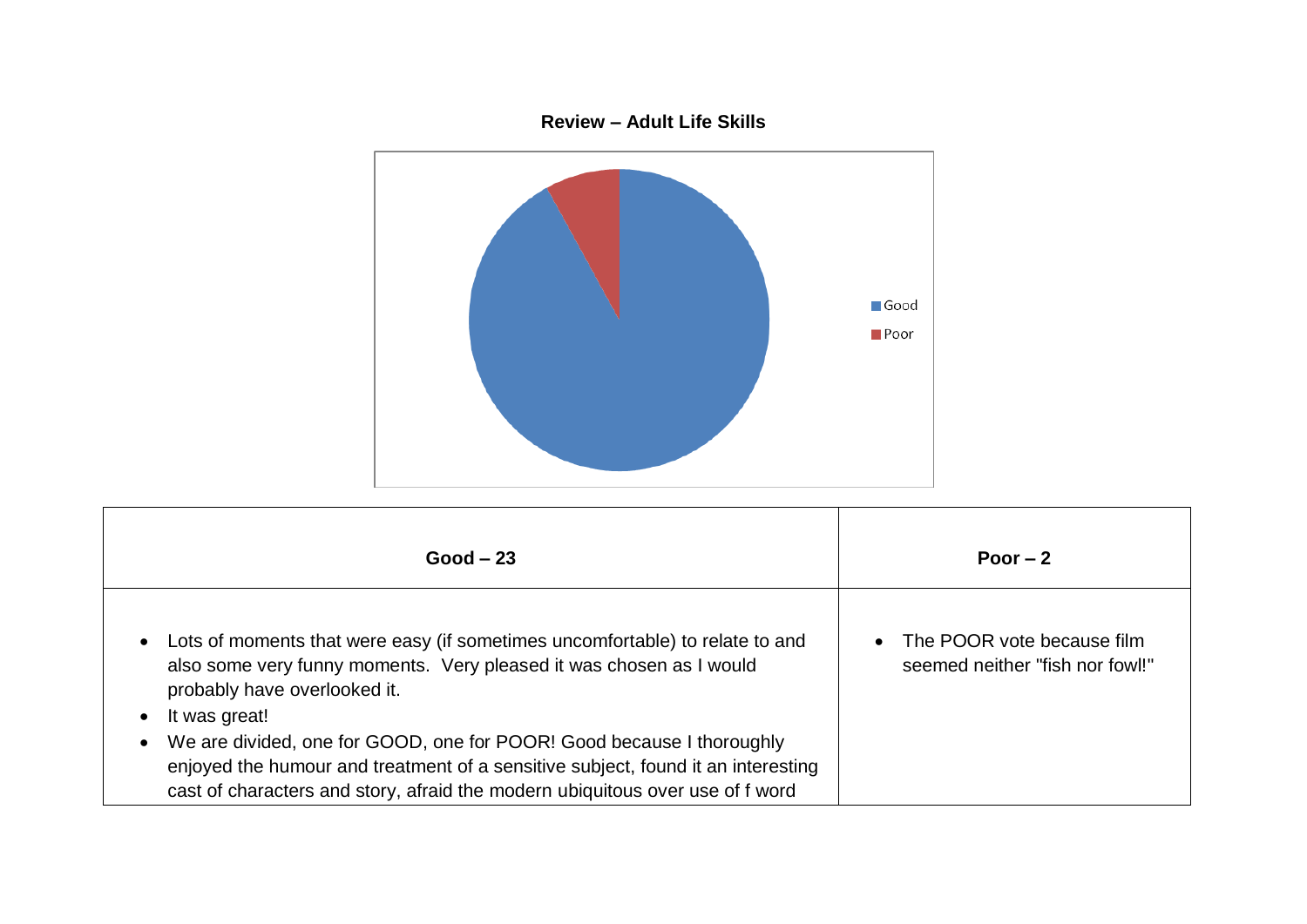annoying, it loses impact when so frequently.

- I really enjoyed Adult Life Skills. It was very quirky, but the central messages, I'm sure, rang true with many people in the audience. Clint the little boy was excellent.
- A quirky sort of film with excellent acting but I found it difficult to hear some of the dialogue.
- Very good. It was quirky and original, showing characters who are not normally portrayed in drama. Grief is a serious problem to many people so it was good to see it tackled with tact, compassion and humour.
- I enjoyed the film last night very much, thank you.
- When the whole audience laughs out loud in the first five minutes, it augers well.
- Brilliant! We really enjoyed this lighthearted, funny film and liked the way it dealt with more difficult issues. Thank you for showing it.
- I enjoyed this rather unusual film, with its many comic moments.
- Characters that you cared about.
- Three of us came; three of us enjoyed the film. We all thought it was great.
- Good, but found the two men Brendan/brother in the film too similar and confusing at first.
- Portrayed its multi-layered message in a thought provoking way, without being too sentimental.
- We really enjoyed the film. Loved the fast moving dialogue and interaction between the characters. The background to Anna's troubles were gradually revealed, and you felt sympathy for her and understood her Mum's increasing concern for her. The thumbs were brilliant. Very well done.
- We both thought this was excellent! Especially when you consider it was the director's debut feature film. The laugh-out loud humour was nicely balanced by the more serious content, and the familiarity of many of the actors made it seem